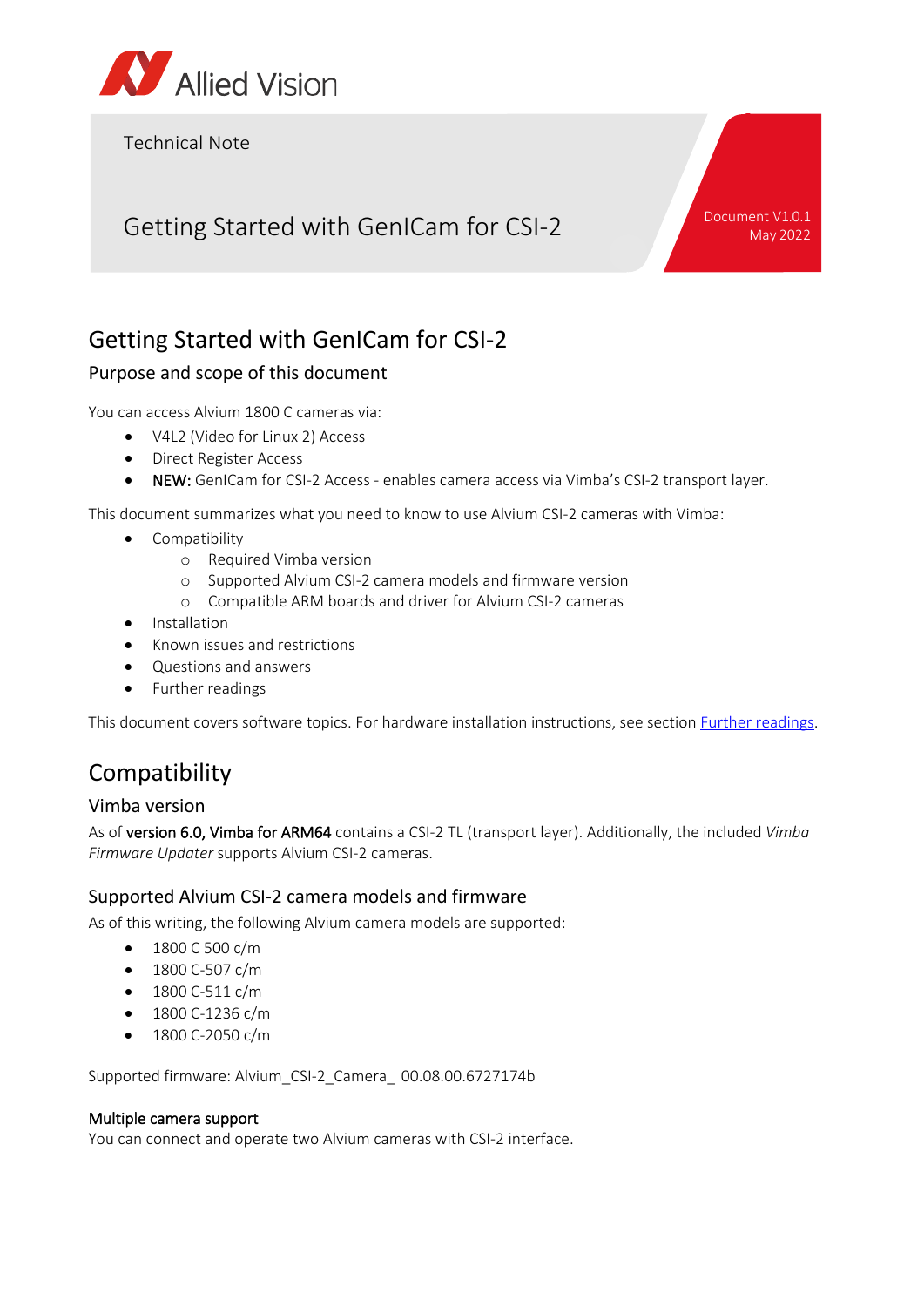

#### Compatible ARM boards and drivers

The Vimba 6.0 CSI TL is compatible with NVIDIA Jetson AGX Xavier and Xavier NX developer kits with JetPack 4.5.1 (L4T 32.5.1) and camera driver version 3.x.x.

### Installation

#### **Prerequisites**

The following prerequisites are required for the driver installation:

- Host PC with Ubuntu 18.04 or 20.04 (required to install JetPack on the target board)
- NVIDIA Jetson AGX Xavier developer kit or Xavier NX developer kit

You can connect your Alvium CSI-2 camera to the Jetson board before or after the driver installation.



#### **Backup of your Jetson board**

Before starting the installation, create a backup of your Jetson board.



#### **If JetPack 4.6 is already installed**

NVIDIA doesn't provide the option to downgrade JetPack 4.6 to JetPack 4.5.1. If JetPack 4.6 is already installed, the board must be flashed to install JetPack 4.5.1. Therefore, install JetPack 4.5.1 first and then everything else.

#### **Step 1: Install JetPack**

You can skip this step if JetPack 4.5.1 is already installed.

To install JetPack, we recommend usin[g NVIDIA SDK Manager.](https://developer.nvidia.com/nvidia-sdk-manager)

- 1. Connect your Jetson board to the host PC as per NVIDIA's instructions.
- 2. Download NVIDIA SDK Manager to your host PC.
- 3. Install JetPack 4.5.1 (L4T 32.5.1), following the instructions of NVIDIA SDK Manager: [https://developer.nvidia.com/embedded/jetpack.](https://developer.nvidia.com/embedded/jetpack) Higher JetPack versions are currently not supported.

#### **Step 2: Install the the Alvium CSI-2 driver**

- 4. Go to [https://github.com/alliedvision/linux\\_nvidia\\_jetson.](https://github.com/alliedvision/linux_nvidia_jetson)
- 5. The correct driver version is available in the master branch and tagged with l4t-32.5.1-3.0.0.

| □ alliedvision / linux_nvidia_jetson Public |  |                                                            |  |
|---------------------------------------------|--|------------------------------------------------------------|--|
| <> Code                                     |  | $\odot$ Issues 23 $\ddot{\hspace{1cm}}$ 23 Pull requests 1 |  |
|                                             |  | $\gamma$ master - $\gamma$ 8 branches $\gamma$ 5 tags      |  |

6. Follow the instructions of the Readme on GitHub.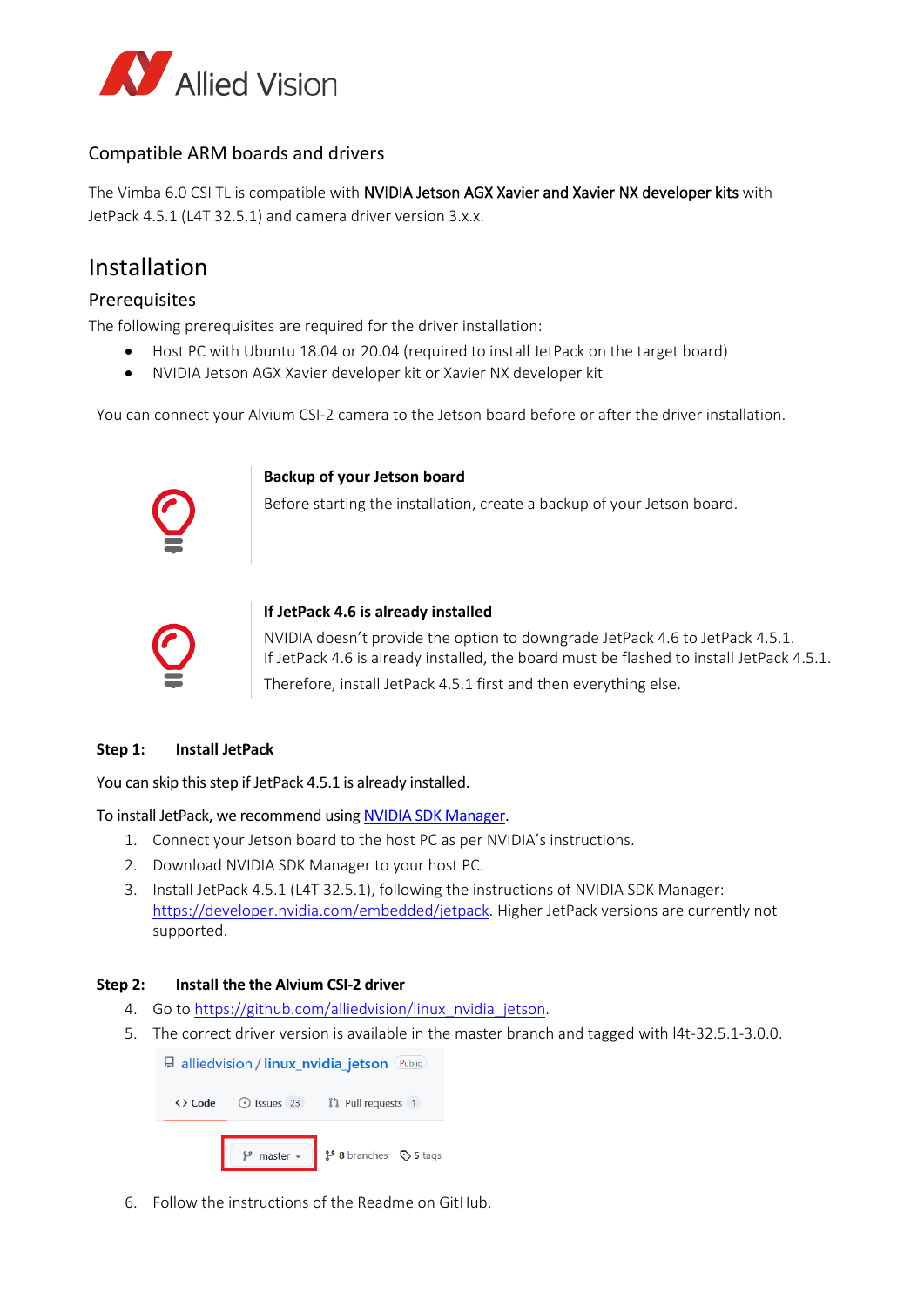

#### **Step 3: Install Vimba**

You can download and install [Vimba](https://www.alliedvision.com/en/products/vimba-sdk/) for ARM64 "as usual". If you need instructions, please read: [Installing Vimba under Linux.](https://cdn.alliedvision.com/fileadmin/content/documents/products/software/software/Vimba/appnote/Vimba_installation_under_Linux.pdf)

#### **Step 4: Check and update the camera firmware version**

Check the camera firmware version of your Alvium CSI-2 camera with Vimba Firmware Updater. If it is < Alvium\_CSI-2\_Camera\_ 00.08.00.6727174b.avf, update the firmware to the latest version available at: <https://www.alliedvision.com/en/support/firmware-downloads/>

If you accidentally tried to use a lower firmware version with *GenICam for CSI-2* and an error occurred, reboot the board.

### Known issues and restrictions

Please note the following known issues and restrictions (valid for operating the camera with Vimba):

- Please use "alloc and announce" for best possible performance, see the AsynchrounousGrab example (C++: Program.Config.h, optional parameter /x, C: Program.c, optional parameter /x, Python: optional parameter /x).
- If your application causes dropped frames, try to increase the number of frame buffers from 3 (default) to approximately 7.
- Maximum frame rate often increases after a few minutes of camera operation.
- Switching the camera from GenICam for CSI-2 to V4L2 or vice versa requires rebooting the board.
- Executing the Device Reset GenICam command leads to camera communication failures, please reboot the board.
- Exposure times greater than approx. 1 second: Stopping acquisition may cause an error. Please close and open the camera to start streaming again.
- Stream statistics don't contain dropped or incompleted frames (value is always 0).
- Issues that may occur occasionally:
	- o AGX Xavier: Camera stays in locked state after camera handle is closed.
	- o Python API: The first acquired images may get lost, especially with high frame rates.

Camera firmware issue:

With the camera firmware version mentioned above, the camera always opens with default settings when *GenICam for CSI-2* is used. You can find more details about the firmware in the [Firmware Release Notes.](https://www.alliedvision.com/en/support/firmware-downloads/) 

### Questions and answers

Question: Are Vimba's CSI transport layer and Alvium 1800 C cameras GenICam-compliant? Answer: In contrast to GigE Vision and USB Vision, MIPI CSI-2 is not officially designed for GenICamcompliance. The Vimba CSI-2 TL is compliant to the GenICam GenTL standard, so that Allied Vision CSI-2 cameras can be used like any other GenICam devices.

Question: Can I use Vimba Firmware Updater for firmware versions that are incompatible with *GenICam for CSI-2*?

Answer: Yes, you can use Vimba Firmware Updater for firmware versions that are incompatible with *GenICam for CSI-2* and continue using your camera with V4L2. You can even use the Vimba Firmware Updater with Alvium 1500 C cameras (if Vimba CSITL is installed).